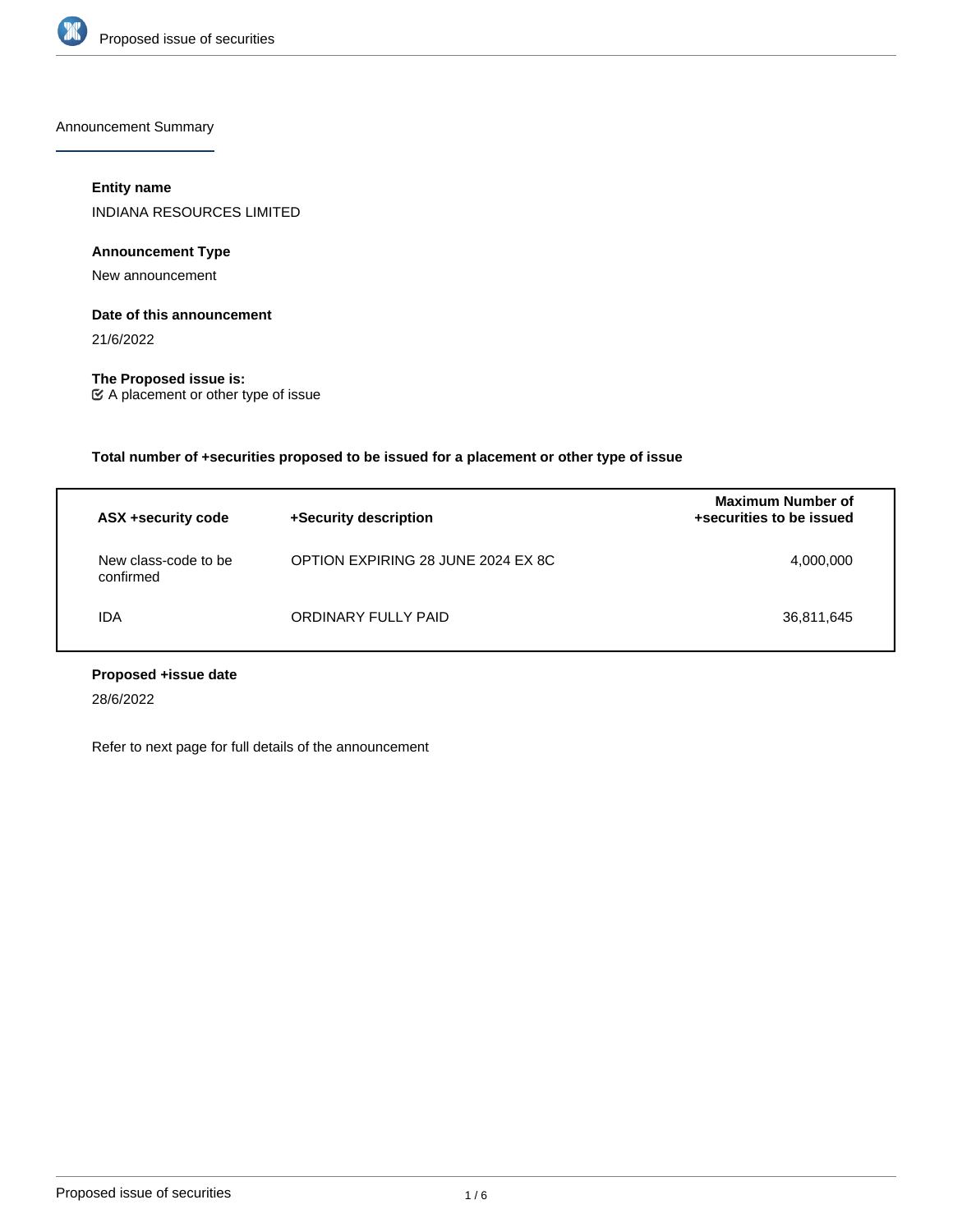

#### Part 1 - Entity and announcement details

#### **1.1 Name of +Entity**

### INDIANA RESOURCES LIMITED

We (the entity named above) give ASX the following information about a proposed issue of +securities and, if ASX agrees to +quote any of the +securities (including any rights) on a +deferred settlement basis, we agree to the matters set out in Appendix 3B of the ASX Listing Rules.

If the +securities are being offered under a +disclosure document or +PDS and are intended to be quoted on ASX, we also apply for quotation of all of the +securities that may be issued under the +disclosure document or +PDS on the terms set out in Appendix 2A of the ASX Listing Rules (on the understanding that once the final number of +securities issued under the +disclosure document or +PDS is known, in accordance with Listing Rule 3.10.3C, we will complete and lodge with ASX an Appendix 2A online form notifying ASX of their issue and applying for their quotation).

**1.2 Registered Number Type**

**Registration Number**

ABN

67009129560

**1.3 ASX issuer code**

IDA

# **1.4 The announcement is**

New announcement

#### **1.5 Date of this announcement**

21/6/2022

**1.6 The Proposed issue is:**

 $\mathfrak{C}$  A placement or other type of issue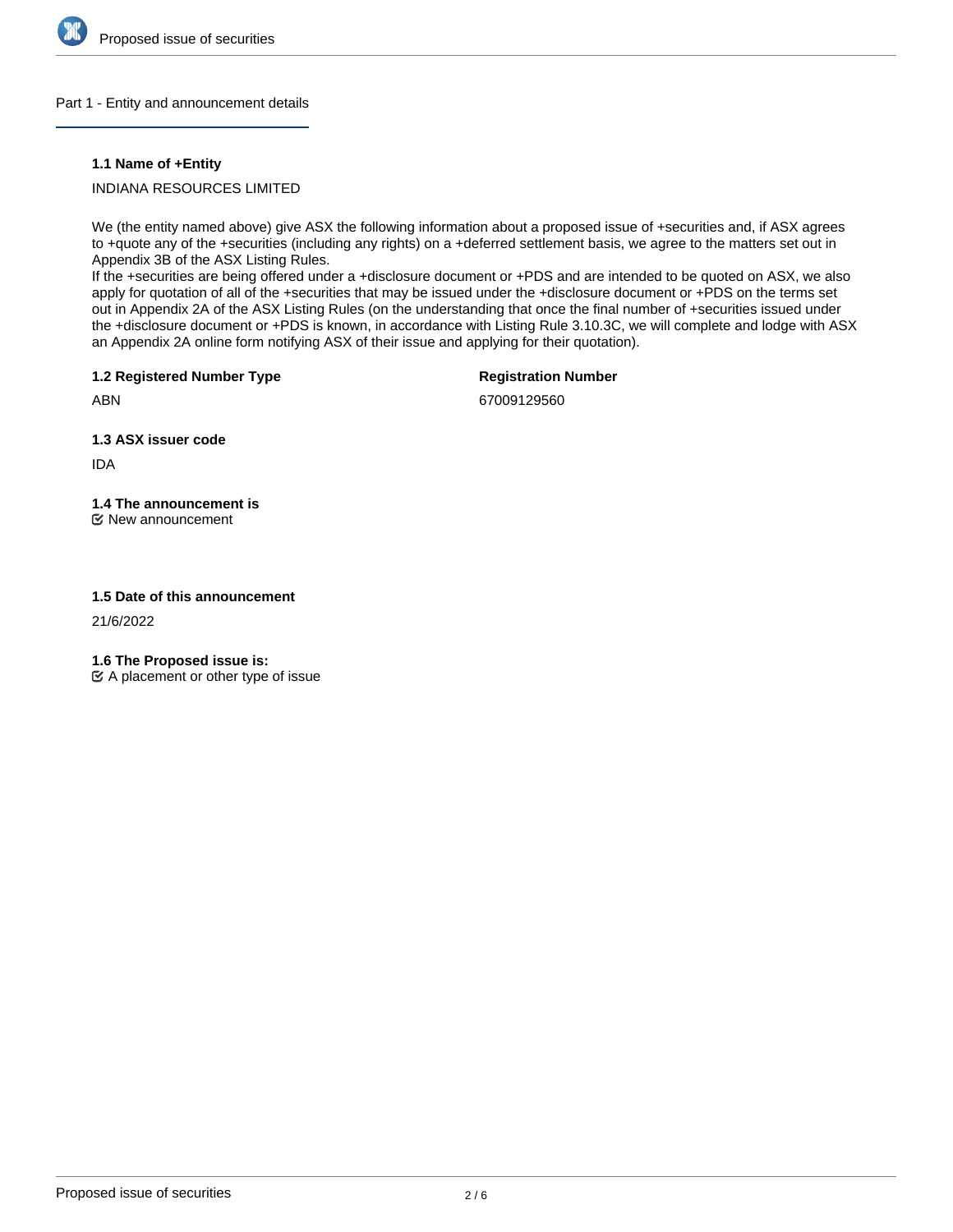

Part 7 - Details of proposed placement or other issue

Part 7A - Conditions

**7A.1 Do any external approvals need to be obtained or other conditions satisfied before the placement or other type of issue can proceed on an unconditional basis?** No

Part 7B - Issue details

**Is the proposed security a 'New class' (+securities in a class that is not yet quoted or recorded by ASX) or an 'Existing class' (additional securities in a class that is already quoted or recorded by ASX)?** Existing class

**Will the proposed issue of this +security include an offer of attaching +securities?** No

Details of +securities proposed to be issued

#### **ASX +security code and description**

IDA : ORDINARY FULLY PAID

#### **Number of +securities proposed to be issued**

36,811,645

**Offer price details**

**Are the +securities proposed to be issued being issued for a cash consideration?** Yes

**In what currency is the cash consideration being paid?**

**What is the issue price per +security?** AUD 0.05000

AUD - Australian Dollar

**Will these +securities rank equally in all respects from their issue date with the existing issued +securities in that class?** Yes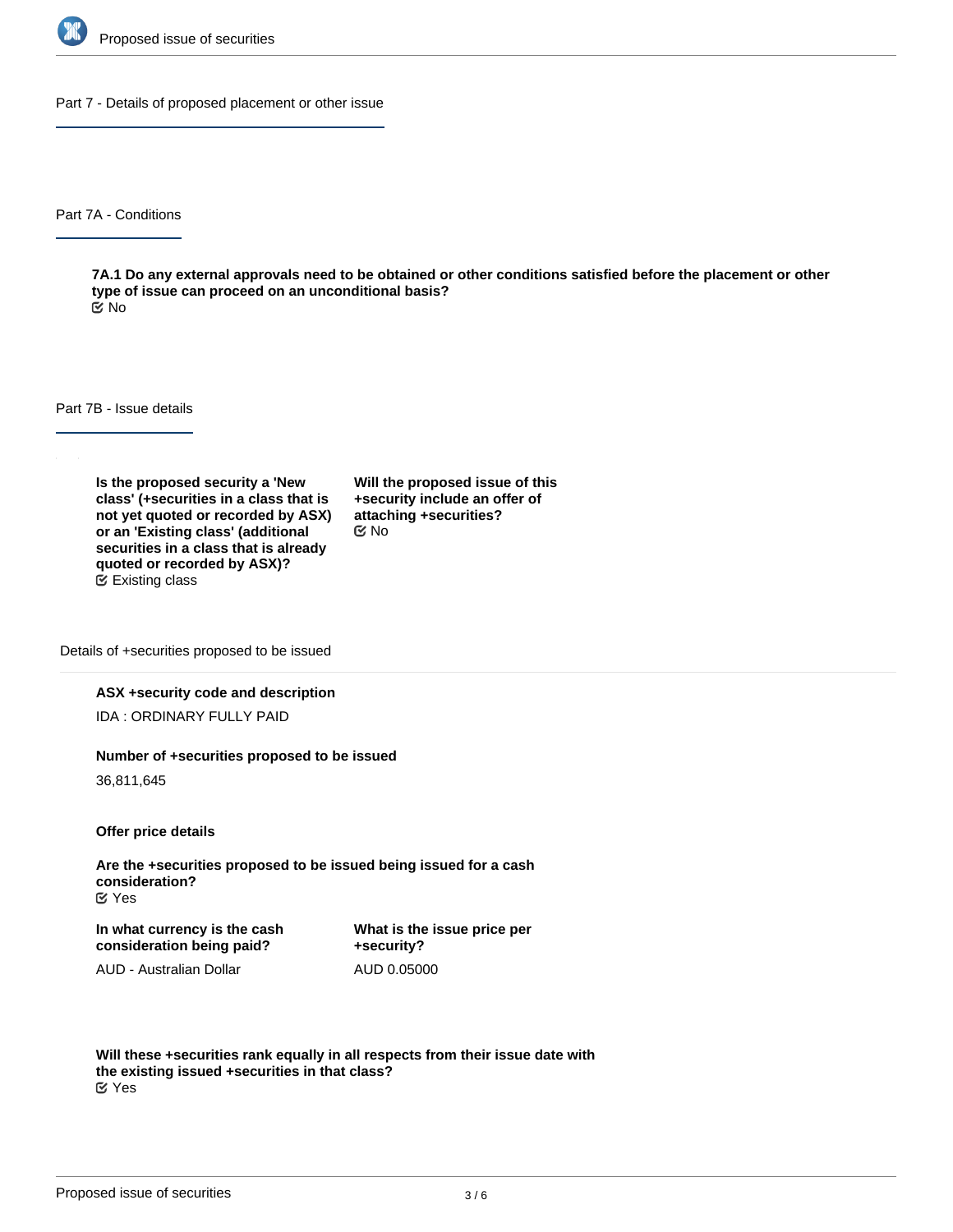

| Is the proposed security a 'New<br>Will the proposed issue of this<br>class' (+securities in a class that is<br>+security include an offer of<br>attaching +securities?<br>not yet quoted or recorded by ASX)<br>or an 'Existing class' (additional<br>$\alpha$ No<br>securities in a class that is already<br>quoted or recorded by ASX)?<br>$\mathfrak C$ New class<br>Details of +securities proposed to be issued |  |  |  |
|-----------------------------------------------------------------------------------------------------------------------------------------------------------------------------------------------------------------------------------------------------------------------------------------------------------------------------------------------------------------------------------------------------------------------|--|--|--|
| ISIN Code (if Issuer is a foreign company and +securities are non CDIs)                                                                                                                                                                                                                                                                                                                                               |  |  |  |

|--|

| ASX +security code             | +Security description              |
|--------------------------------|------------------------------------|
| New class-code to be confirmed | OPTION EXPIRING 28 JUNE 2024 EX 8C |

#### **+Security type**

**Options** 

#### **Number of +securities proposed to be issued**

4,000,000

#### **Offer price details**

#### **Are the +securities proposed to be issued being issued for a cash consideration?** No

#### **Please describe the consideration being provided for the +securities**

Professional services in relation to a placement

#### **Please provide an estimate of the AUD equivalent of the consideration being provided for the +securities**

#### 10,000.000000

**Will all the +securities issued in this class rank equally in all respects from their issue date?** Yes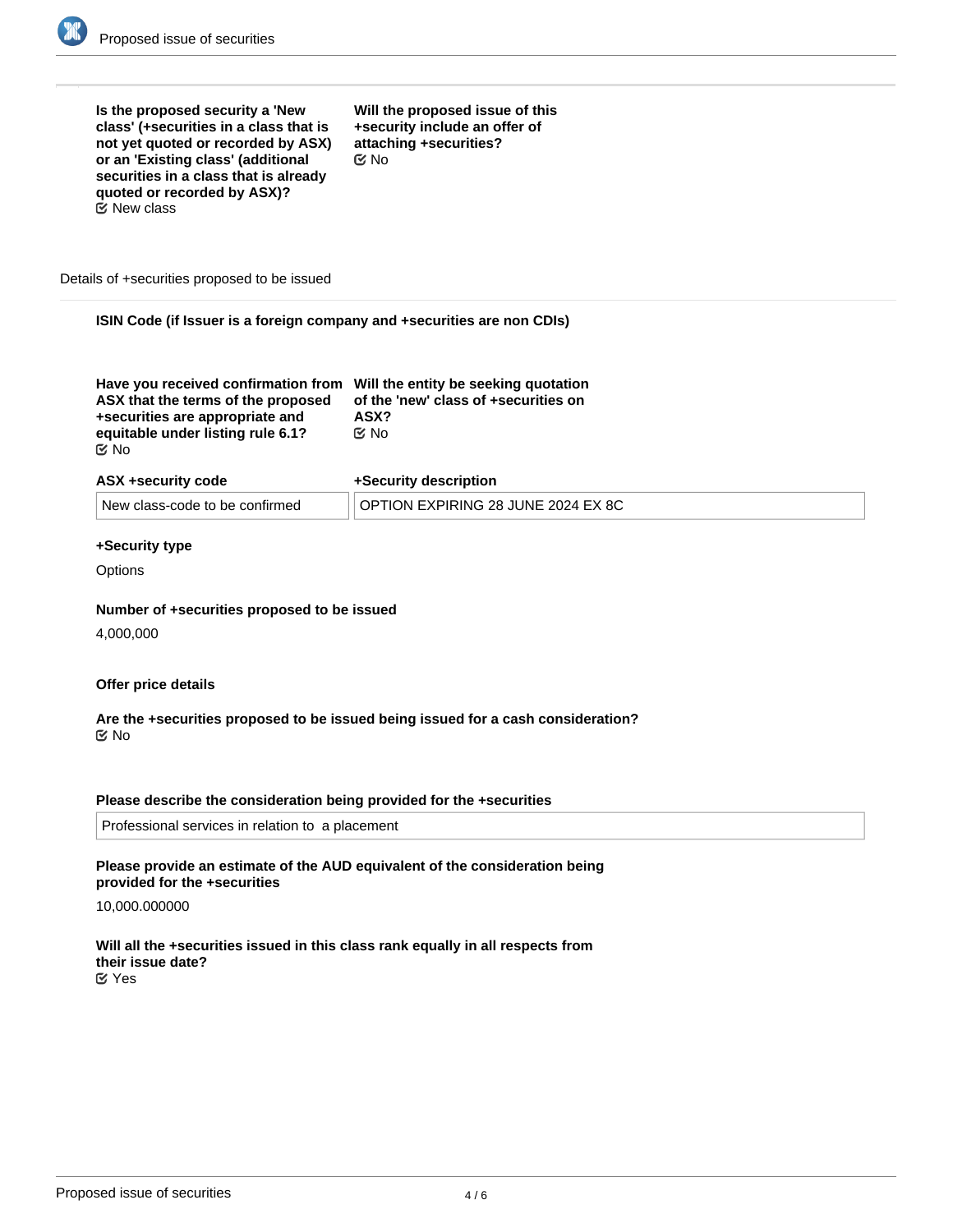

#### Options details

**+Security currency**

AUD - Australian Dollar

**Exercise price** AUD 0.0800

**Expiry date** 28/6/2024

**Details of the type of +security that will be issued if the option is exercised**

IDA : ORDINARY FULLY PAID

**Number of securities that will be issued if the option is exercised**

4,000,000

**Please provide a URL link for a document lodged with ASX setting out the material terms of the +securities proposed to be issued or provide the information by separate announcement.**

Part 7C - Timetable

**7C.1 Proposed +issue date** 28/6/2022

Part 7D - Listing Rule requirements

**7D.1 Has the entity obtained, or is it obtaining, +security holder approval for the entire issue under listing rule 7.1?** No

**7D.1b Are any of the +securities proposed to be issued without +security holder approval using the entity's 15% placement capacity under listing rule 7.1?** Yes

**7D.1b ( i ) How many +securities are proposed to be issued without security holder approval using the entity's 15% placement capacity under listing rule 7.1?**

36,811,645 fully paid ordinary shares 4,000,000 8c Options expiring 28 June 2024

**7D.1c Are any of the +securities proposed to be issued without +security holder approval using the entity's additional 10% placement capacity under listing rule 7.1A (if applicable)?** No

**7D.2 Is a party referred to in listing rule 10.11 participating in the proposed issue?** Yes

**7D.3 Will any of the +securities to be issued be +restricted securities for the purposes of the listing rules?** No

**7D.4 Will any of the +securities to be issued be subject to +voluntary escrow?** No